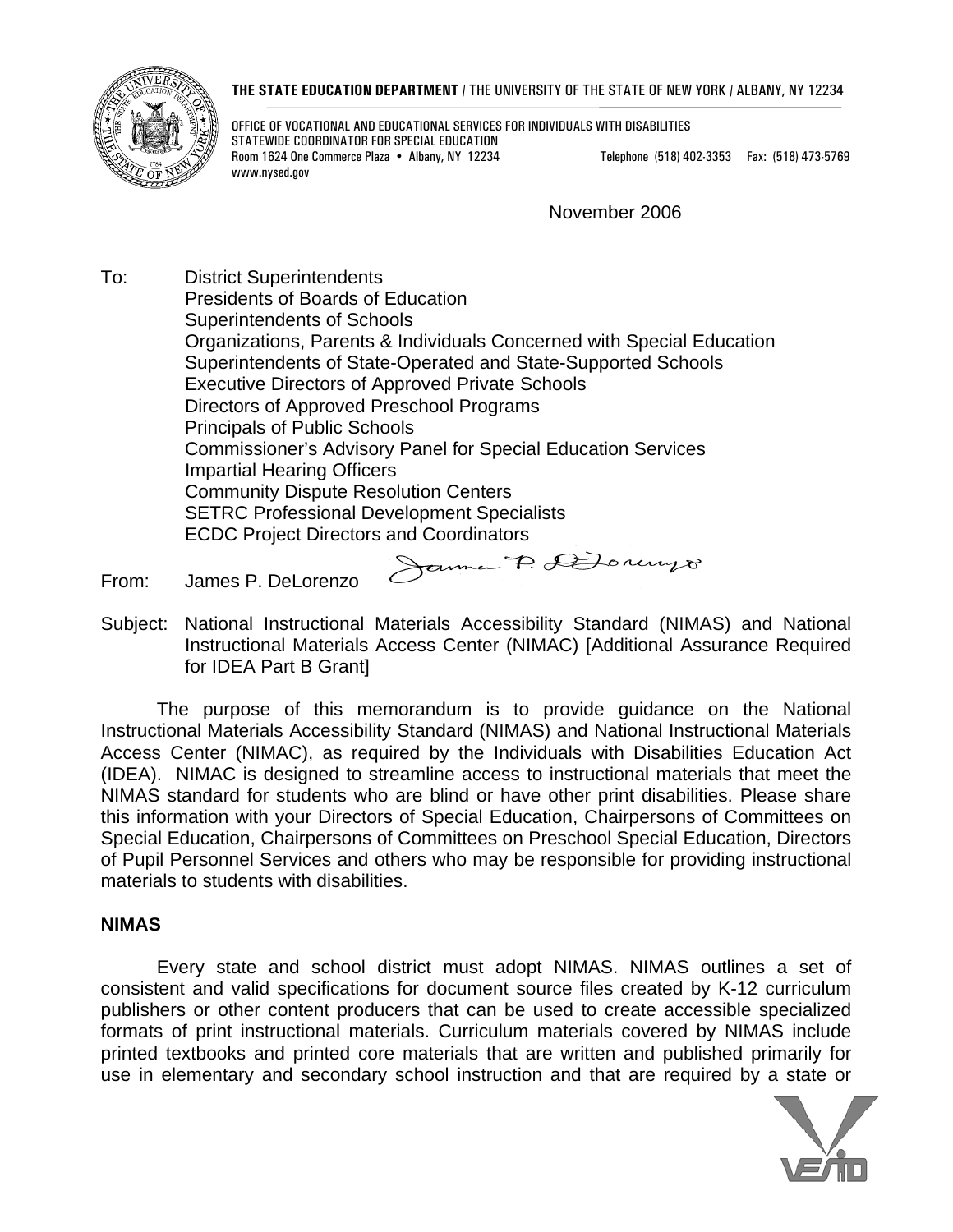school district for use by students in the classroom. Each state must provide an assurance to Office of Special Education Programs (OSEP) as part of its annual IDEA Part B Application for federal funds that students who need curriculum materials in alternate formats are provided with those formats using the NIMAS standard in a timely manner to ensure student's access to the general education curriculum. To meet this requirement section 200.2(b)(10) of the Regulations of the Commissioner of Education requires school districts to ensure that all instructional materials used in the district are available in a usable alternative format that must meet NIMAS.

## **NIMAC**

 To facilitate access to instructional materials to meet NIMAS, New York State (NYS) has chosen to coordinate with the NIMAC. NIMAC will create a national repository of NIMAS source files that can then be converted into formats that are accessible by students who are blind or have other print disabilities. Even though New York does not order textbooks for districts, choosing to participate in NIMAC will help districts acquire studentready versions in a more timely and cost-efficient manner.

Definitions used in NIMAC:

- A "textbook" is defined as the principal tool of instruction used in the classroom. It is a printed book or books that contains most, if not all of the academic content a student needs to learn to use the State or local education agency's (SEA or LEA) curriculum requirements for that subject area.
- "Related core materials" are printed materials, other than textbooks designed for use by students in the classroom in conjunction with a textbook and which, together with the textbook, are necessary to meet the curriculum requirements for the intended course. The materials should be directly related to the textbook and wherever possible they should be published by the publisher of the textbook. Related core materials do not include materials that are not written and published primarily for use by students in the classroom (e.g., trade books not bundled with the textbook, newspapers and reference works) nor ancillary or supplemental materials that are not necessary to meet the curriculum requirements for the intended course.
- "Curriculum requirements for the intended course" refers to relevant curriculum standards and requirements as established by the SEA or LEA.

## **School Districts' Responsibilities**

 Each school district has the option of participating in NIMAC. Whether a district does or does not participate in NIMAC, the district will be responsible to ensure that each student who requires instructional materials in an alternate format will receive it in a timely manner and in a format that meets NIMAS standards (8NYCRR section 200.2(b)(10)). The NYS Education Department (NYSED) recommends that school districts choose to participate in NIMAC, because this national effort to centralize the distribution of instructional materials in alternate formats will help guarantee timely provision of such materials to students.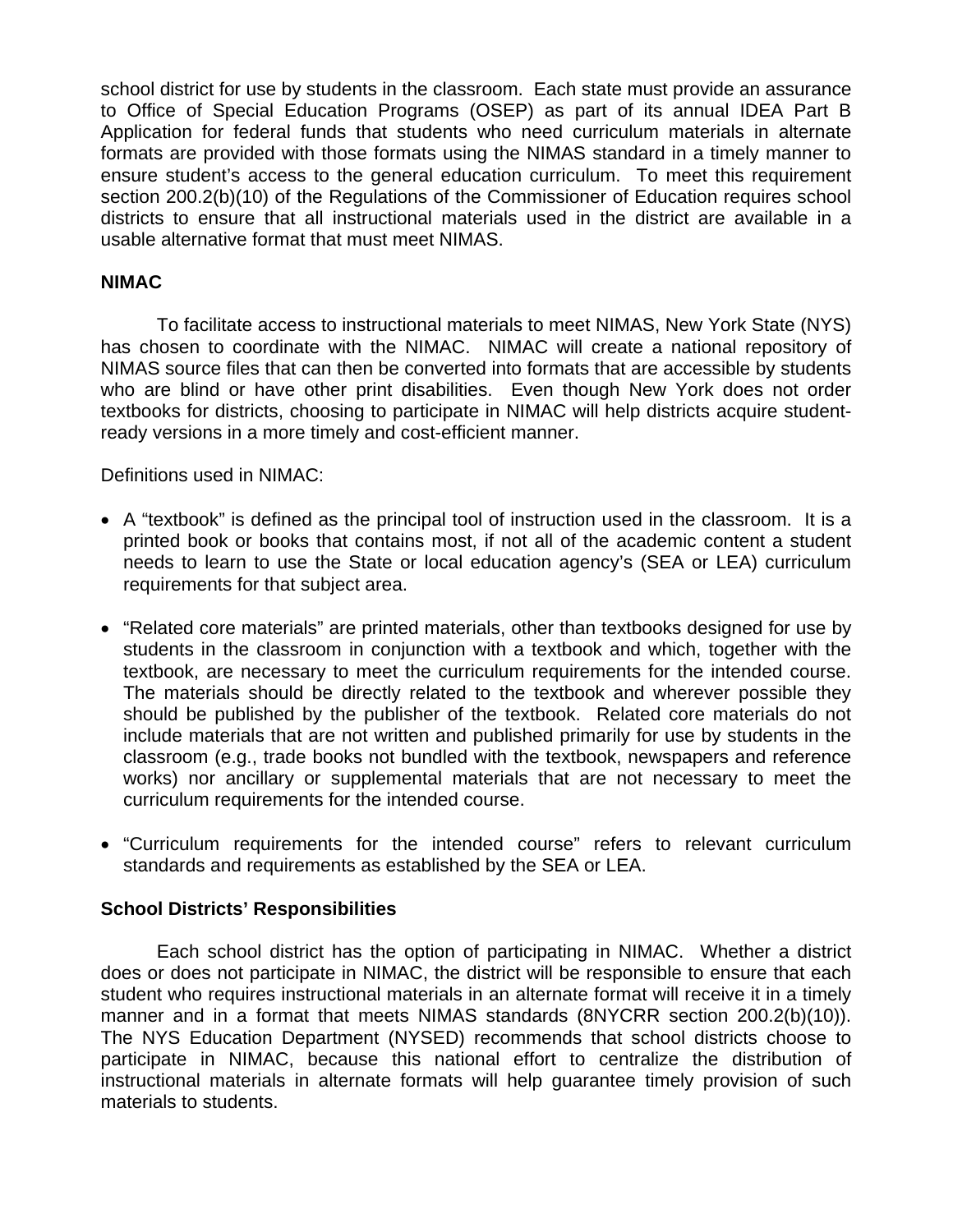For school districts, Boards of Cooperative Educational Services (BOCES), Stateoperated schools, State-supported schools and approved private schools that choose to participate in NIMAC, **contracts with publishers executed on and after December 3, 2006** for textbooks and other printed core materials *must* include a provision that requires the publisher to produce NIMAS files and send them to the NIMAC (this will not add any cost to the contract). Curriculum publishers have been involved in discussions relating to NIMAS and are well aware of its requirements. Model contract language is included below:

"By agreeing to deliver the materials marked with "NIMAS" on this contract or purchase order, the publisher agrees to submit a valid NIMAS file set to NIMAC at the American Printing House for the Blind, Inc. (APH). Should the vendor be a distributor of the materials and not the publisher, the distributor agrees to immediately notify the publisher of its obligation to submit NIMAS file sets of the purchased products to NIMAC. This is page of of this contract or purchase order."

 In lieu of, or in addition to choosing to participate in NIMAC, schools may contract with curriculum publishers directly to purchase accessible, student-ready versions. In most cases, however, you will find that publishers will not have such versions for sale. Attachment 1 identifies the steps to obtain accessible materials in coordination with NIMAC.

### **Required Assurance**

 As part of the fiscal year 2007 Grant Assurances Document provided by all districts, there is an additional certification required for the NIMAS provision of IDEA. Your district is required to review this assurance, check YES or NO to indicate if you will "opt-in" to NIMAC or provide materials in an alternate but timely manner. The signed assurance (Attachment 2) must be returned to NYSED by November 30, 2006.

#### **For more information**

- Contact New York State School for the Blind Resource Center (NYSSBRC) at: 585-343-5384 Ext. 207
- To learn more about NIMAS, please refer to [http://nimas.cast.org](http://nimas.cast.org/)
- To learn more about the NIMAC, please refer to [http://nimac.us](http://nimac.us/)
- Contact Daniel J. Ryan at 518-486-7462

## **Attachments:**

Steps for Coordinating with NIMAC LEA Part B Assurance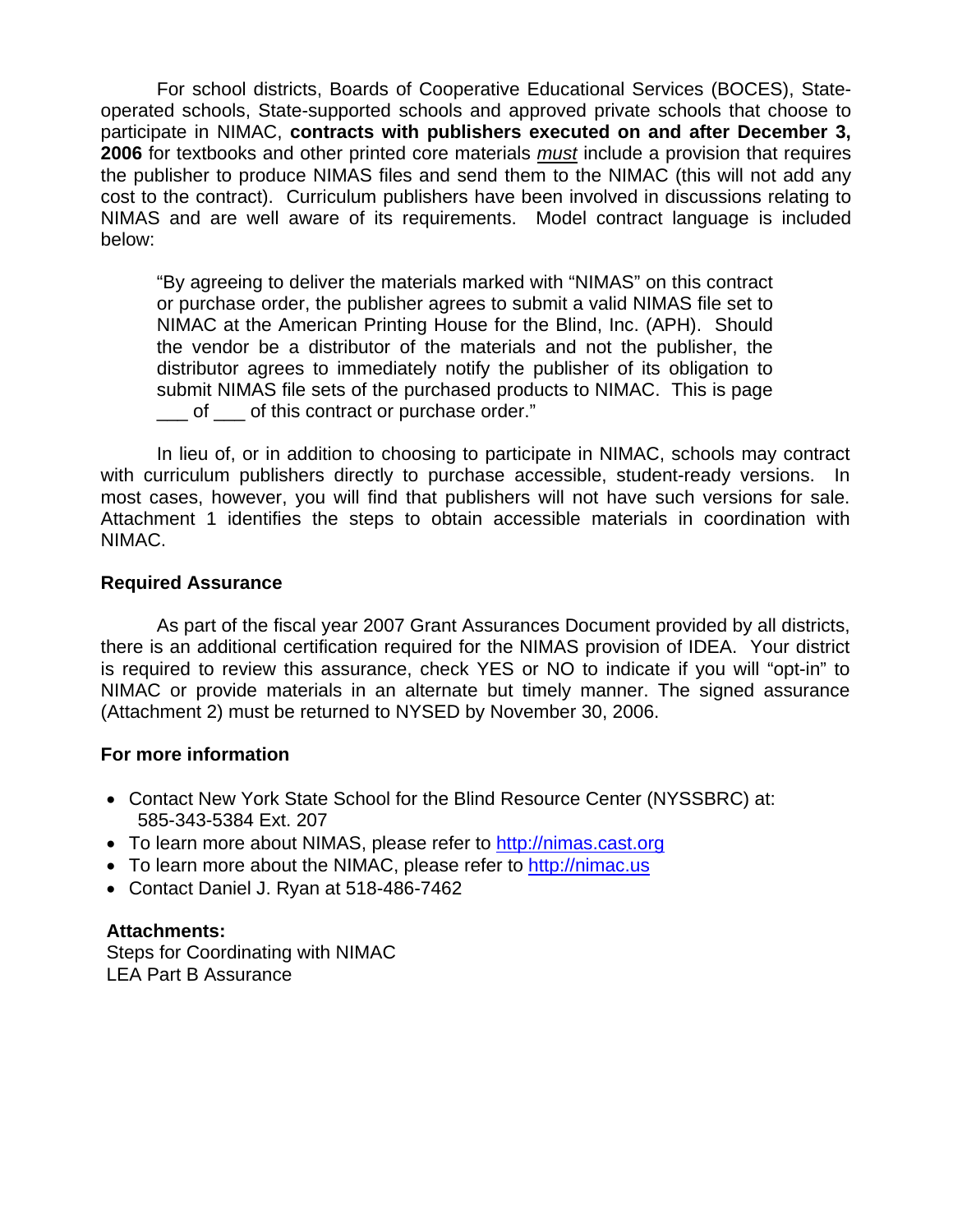# **Steps for Coordinating with NIMAC**

- 1. Send signed assurance to New York State Education Department (NYSED) no later than November 30, 2006.
- 2. Contact New York State School for the Blind Resource Center (NYSSBRC) at 585-343- 5384 Ext. 207 to check for availability of textbook.
- 3. NYSSBRC will check available databases (including NIMAC) and advise the school district on the availability of the book. If the book is available, NYSSBRC will give information to the district on how to locate the book.
- 4. If the book is unavailable, NYSSBRC will instruct the school district to incorporate the new contract language into its purchase order with publishers. A copy of the original purchase order must be sent to NYSSBRC.
- 5. The publisher prepares a NIMAS file set and sends it to NIMAC.
- 6. NIMAC validates, catalogs, and provides secure access to the NIMAS file set.
- 7. NYSSBRC and Helen Keller Services for the Blind (HKSB) are notified electronically that the NIMAS file set is ready.
- 8. HKSB downloads the NIMAS file set and converts the book to the alternate format.
- 9. HKSB ships the alternate format book to the school district and notifies NYSSBRC that the order is complete.
- 10. HKSB files information about the book with the Louis Database of Accessible Materials for People who are Blind or Visually Impaired.